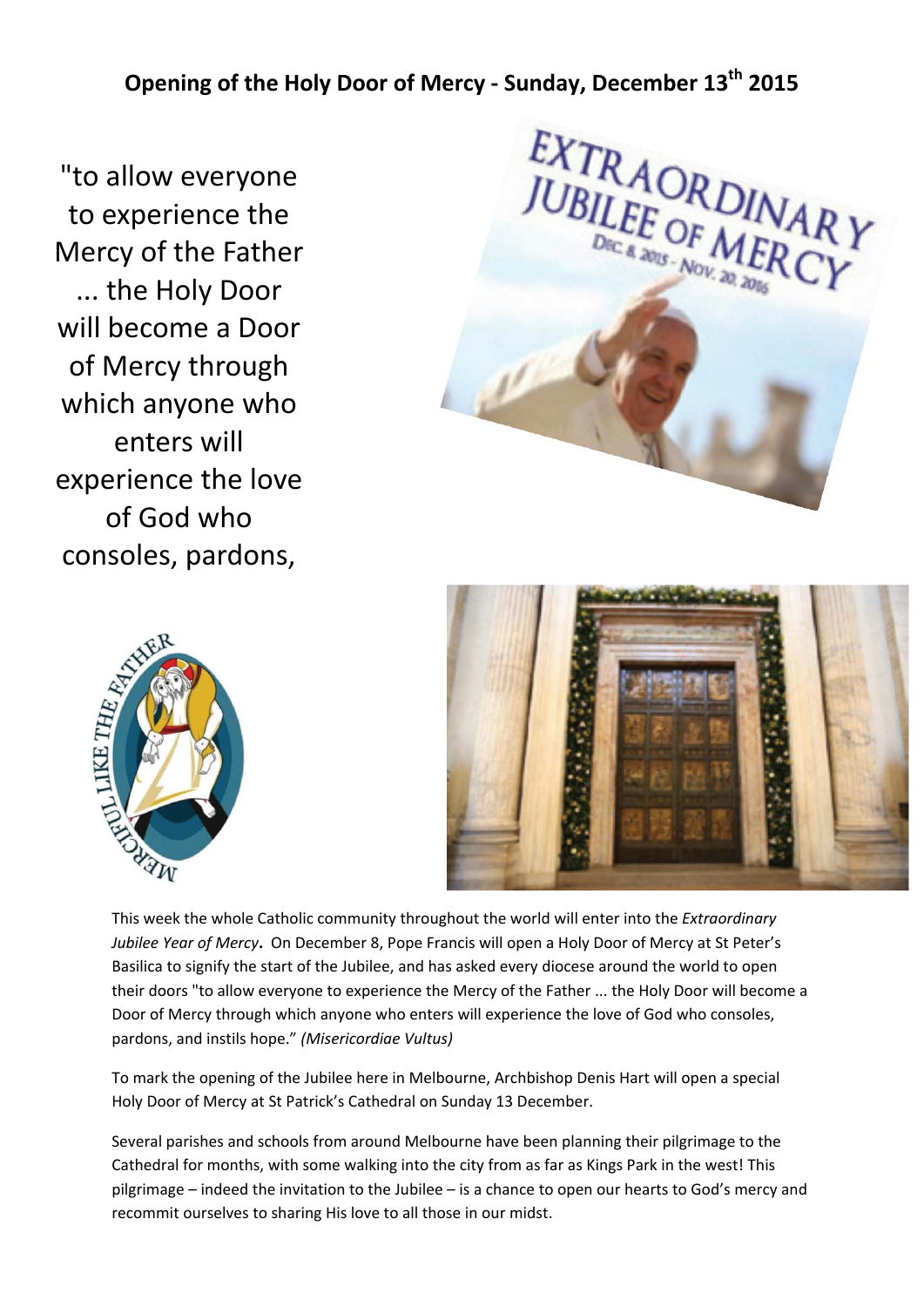"The Holy Door will become a Door of Mercy through which anyone who enters will experience the love of God who consoles, pardons, and instils hope."

**POPE FRANCIS** 

# **OPENING OF THE HOLY DOOR OF MERCY**

#### SUNDAY 13 DECEMBER, ST PATRICK'S CATHEDRAL

| 2.00pm             | Cathedral bells ring to gather all pilgrims                                 |
|--------------------|-----------------------------------------------------------------------------|
| 2.10 <sub>pm</sub> | Welcome to Country and Smoking Ceremony by Aboriginal Catholic Ministry     |
| 2.30 <sub>pm</sub> | Opening of the Holy Door of Mercy by Archbishop Denis Hart                  |
| 3.00pm             | Walking Into Mercy Festival (activities, food/drink stalls and live music)  |
| 4.00pm             | Hour of Adoration, Prayer and Reflection led by Bishop Vincent Long OFMConv |
| 5.00 <sub>pm</sub> | Official program concludes                                                  |

\*\*\*The Holy Door of Mercy will remain open until 6pm.\*\*\*

For more information on the Year of Mercy visit: www.cam.org.au/evangelisation

# **WHO?**

**All parishioners are warmly invited to attend this very special occasion for the whole church of Melbourne.**

### **WHY?**

**To mark the beginning of the Extraordinary Jubilee Year of Mercy with the Opening of the Holy Door of Mercy at St Patrick's Cathedral.**

# **WHEN?**

**Next weekend! Cars leave the Parish House at 12.45pm and return by 6pm in time for the Carols by Candlelight. HOW?**

**Volunteer to drive your car and take some extra passengers or simply sign up as a passenger to go with others.**

# **COST?**

**\$5 donation to driver for petrol & car park.**

*Sign up today on the clipboards at the back or ring the Parish House by Wednesday for an afternoon of fun, fellowship & faith!*